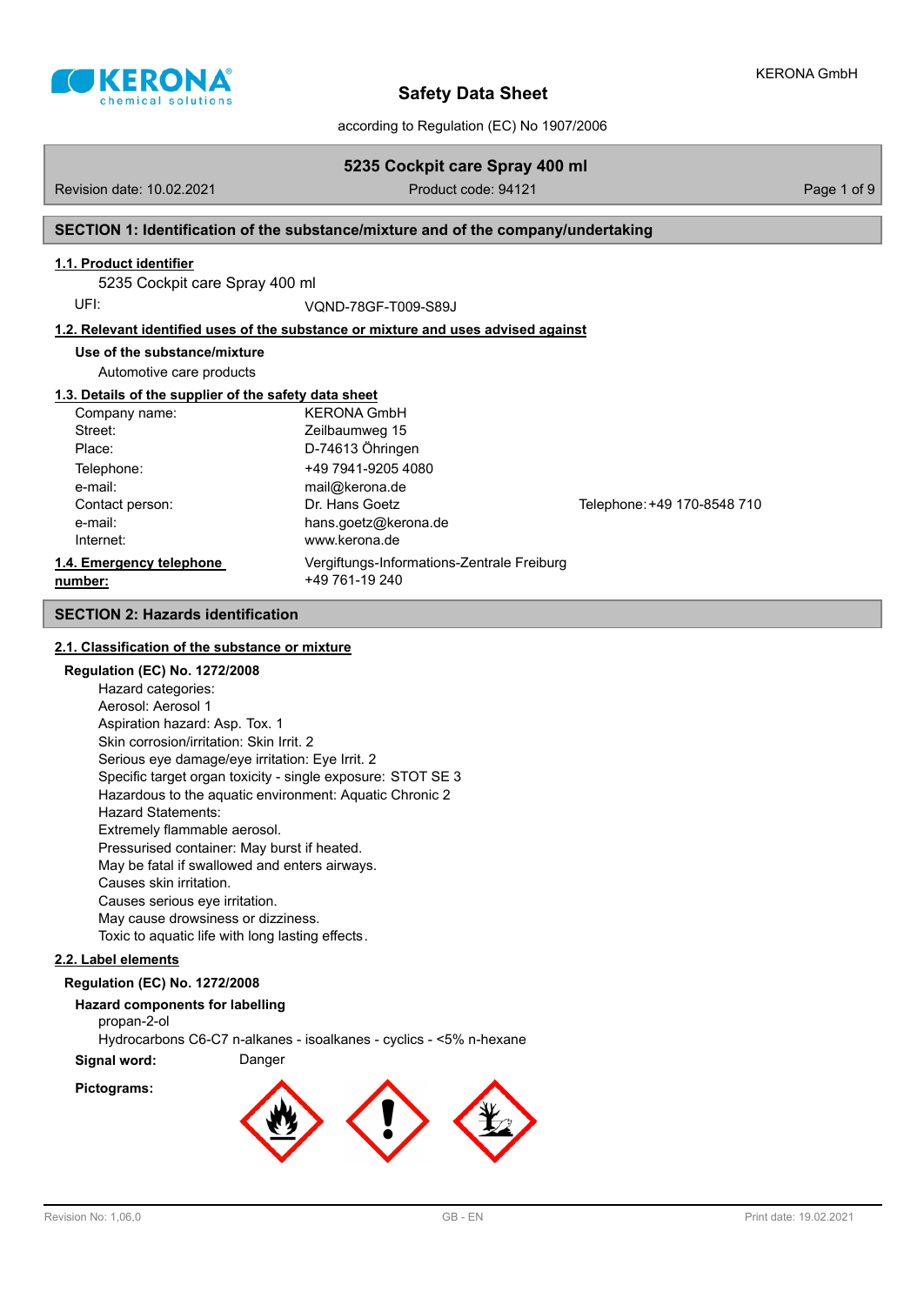

according to Regulation (EC) No 1907/2006

#### **5235 Cockpit care Spray 400 ml**

| Revision date: 10.02.2021             | Product code: 94121                                                                               | Page 2 of 9 |
|---------------------------------------|---------------------------------------------------------------------------------------------------|-------------|
| <b>Hazard statements</b>              |                                                                                                   |             |
| H222                                  | Extremely flammable aerosol.                                                                      |             |
| H <sub>229</sub>                      | Pressurised container: May burst if heated.                                                       |             |
| H315                                  | Causes skin irritation.                                                                           |             |
| H319                                  | Causes serious eye irritation.                                                                    |             |
| H336                                  | May cause drowsiness or dizziness.                                                                |             |
| H411                                  | Toxic to aquatic life with long lasting effects.                                                  |             |
| <b>Precautionary statements</b>       |                                                                                                   |             |
| P <sub>102</sub>                      | Keep out of reach of children.                                                                    |             |
| P210                                  | Keep away from heat, hot surfaces, sparks, open flames and other ignition sources. No<br>smoking. |             |
| P <sub>211</sub>                      | Do not spray on an open flame or other ignition source.                                           |             |
| P <sub>251</sub>                      | Do not pierce or burn, even after use.                                                            |             |
| P410+P412                             | Protect from sunlight. Do not expose to temperatures exceeding 50 °C/122 °F.                      |             |
| Special labelling of certain mixtures |                                                                                                   |             |
| <b>EUH208</b>                         | Contains Dipentene. May produce an allergic reaction.                                             |             |

## **SECTION 3: Composition/information on ingredients**

#### **3.2. Mixtures**

#### **Hazardous components**

| CAS No     | Chemical name                                                                                              |                                                       |                  |          |
|------------|------------------------------------------------------------------------------------------------------------|-------------------------------------------------------|------------------|----------|
|            | EC No                                                                                                      | Index No                                              | <b>REACH No</b>  |          |
|            | <b>GHS Classification</b>                                                                                  |                                                       |                  |          |
| 67-63-0    | propan-2-ol                                                                                                |                                                       |                  | 25-50 %  |
|            | 200-661-7                                                                                                  | 603-117-00-0                                          |                  |          |
|            |                                                                                                            | Flam. Lig. 2, Eye Irrit. 2, STOT SE 3; H225 H319 H336 |                  |          |
| 64742-49-0 | Hydrocarbons C6-C7 n-alkanes - isoalkanes - cyclics - <5% n-hexane                                         |                                                       |                  | 10-25 %  |
|            | 921-024-6                                                                                                  |                                                       | 01-2119475514-35 |          |
|            | Flam. Liq. 2, Skin Irrit. 2, STOT SE 3, Asp. Tox. 1, Aquatic Chronic 2; H225 H315 H336 H304<br>H411        |                                                       |                  |          |
| 8042-47-5  | White mineral oil (petroleum)                                                                              |                                                       |                  | $1 - 5%$ |
|            | 232-455-8                                                                                                  |                                                       |                  |          |
|            | Asp. Tox. 1; H304                                                                                          |                                                       |                  |          |
| 138-86-3   | Dipentene                                                                                                  |                                                       |                  | $< 1 \%$ |
|            | 205-341-0                                                                                                  | 601-029-00-7                                          |                  |          |
|            | Flam. Liq. 3, Skin Irrit. 2, Skin Sens. 1, Aquatic Acute 1, Aquatic Chronic 1; H226 H315 H317<br>H400 H410 |                                                       |                  |          |

## Full text of H and EUH statements: see section 16.

#### **Specific Conc. Limits, M-factors and ATE**

| CAS No     | IEC No                                                                                                | <b>IChemical name</b>                                              | Quantity    |
|------------|-------------------------------------------------------------------------------------------------------|--------------------------------------------------------------------|-------------|
|            | Specific Conc. Limits, M-factors and ATE                                                              |                                                                    |             |
| 64742-49-0 | $1921 - 024 - 6$                                                                                      | Hydrocarbons C6-C7 n-alkanes - isoalkanes - cyclics - <5% n-hexane | $10 - 25$ % |
|            | $\lambda$ inhalation: LC50 = >20 mg/l (vapours); dermal: LD50 = >2000 mg/kg; oral: LD50 = >5000 mg/kg |                                                                    |             |

## **Labelling for contents according to Regulation (EC) No 648/2004**

15 % - < 30 % aliphatic hydrocarbons, perfumes.

## **SECTION 4: First aid measures**

## **4.1. Description of first aid measures**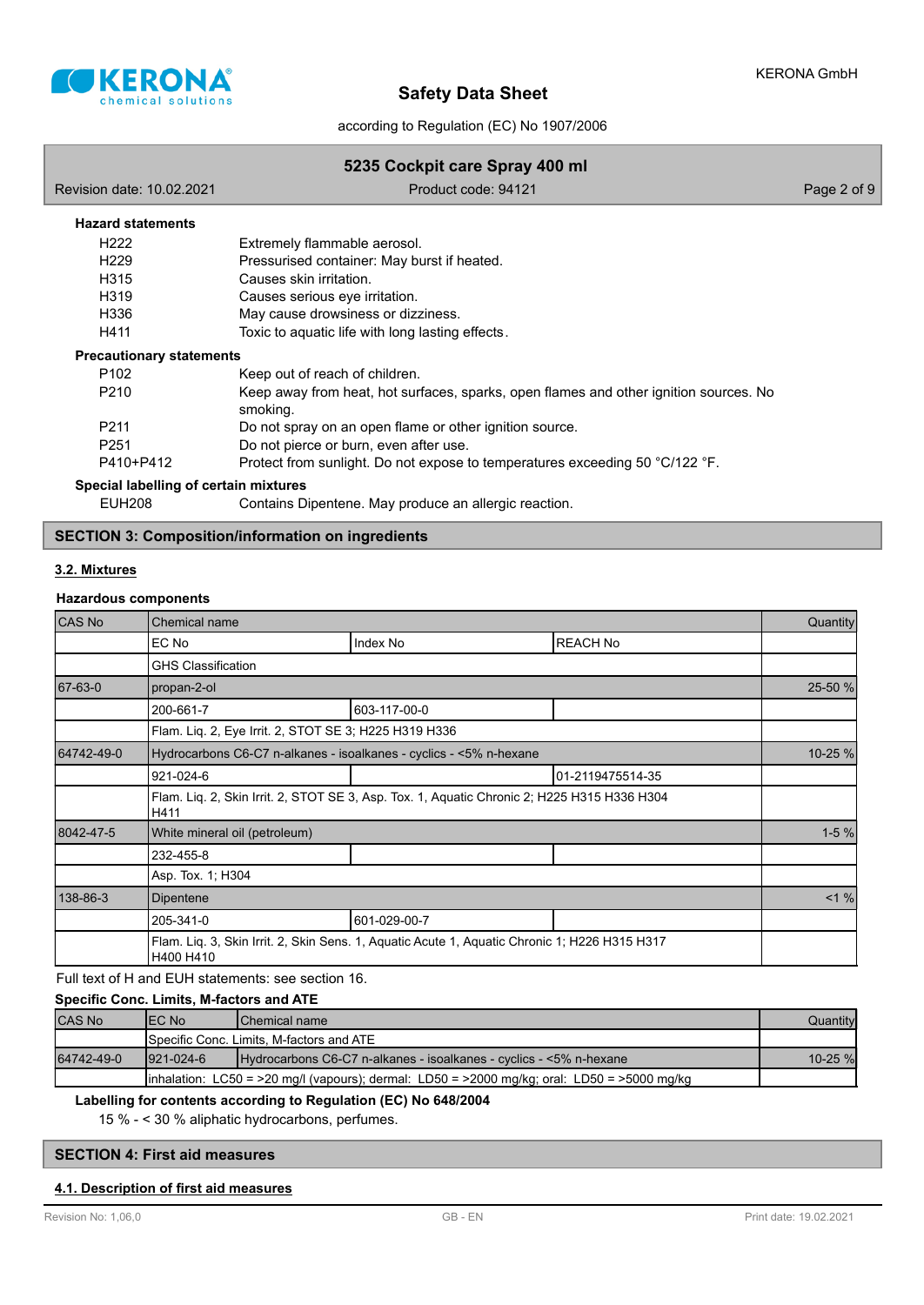

according to Regulation (EC) No 1907/2006

## **5235 Cockpit care Spray 400 ml**

Revision date: 10.02.2021 Product code: 94121 Product code: 94121

#### **After inhalation**

Provide fresh air. In case of accident or unwellness, seek medical advice immediately (show directions for use or safety data sheet if possible).

#### **After contact with skin**

IF ON SKIN (or hair): Take off immediately all contaminated clothing. Rinse skin with water [or shower]. If skin irritation occurs: Get medical advice/attention.

#### **After contact with eyes**

In case of contact with eyes, rinse immediately with plenty of flowing water for 10 to 15 minutes holding eyelids apart. Subsequently consult an ophthalmologist.

#### **After ingestion**

Rinse mouth immediately and drink plenty of water. Do NOT induce vomiting.

#### **SECTION 5: Firefighting measures**

#### **5.1. Extinguishing media**

#### **Suitable extinguishing media**

Carbon dioxide (CO2), Dry extinguishing powder,, alcohol resistant foam, Water spray.

#### **Unsuitable extinguishing media**

Strong water jet

## **5.3. Advice for firefighters**

Wear a self-contained breathing apparatus and chemical protective clothing. Full protective suit.

#### **SECTION 6: Accidental release measures**

#### **6.1. Personal precautions, protective equipment and emergency procedures**

#### **General measures**

Remove all sources of ignition.

#### **6.2. Environmental precautions**

Do not allow to enter into surface water or drains.

## **6.3. Methods and material for containment and cleaning up**

#### **Other information**

The product needs to apply neutralizing agents before draining to wastewater treatment plants. Absorb with liquid-binding material (sand, diatomaceous earth, acid- or universal binding agents). Treat the recovered material as prescribed in the section on waste disposal.

## **SECTION 7: Handling and storage**

#### **7.1. Precautions for safe handling**

#### **Advice on safe handling**

Use only in well-ventilated areas. Keep away from sources of ignition - No smoking. Flammable vapours can accumulate in head space of closed systems. Caution! Transport usually takes place at temperatures above the flash point.

#### **Advice on protection against fire and explosion**

Take precautionary measures against static discharges. Vapours can form explosive mixtures with air.

#### **7.2. Conditions for safe storage, including any incompatibilities**

#### **Requirements for storage rooms and vessels**

Keep container tightly closed in a cool, well-ventilated place.

#### **Hints on joint storage**

Do not store together with: Material, oxygen-rich, Oxidising. Pyrophoric or self-heating substances.

## **Further information on storage conditions**

Keep away from heat.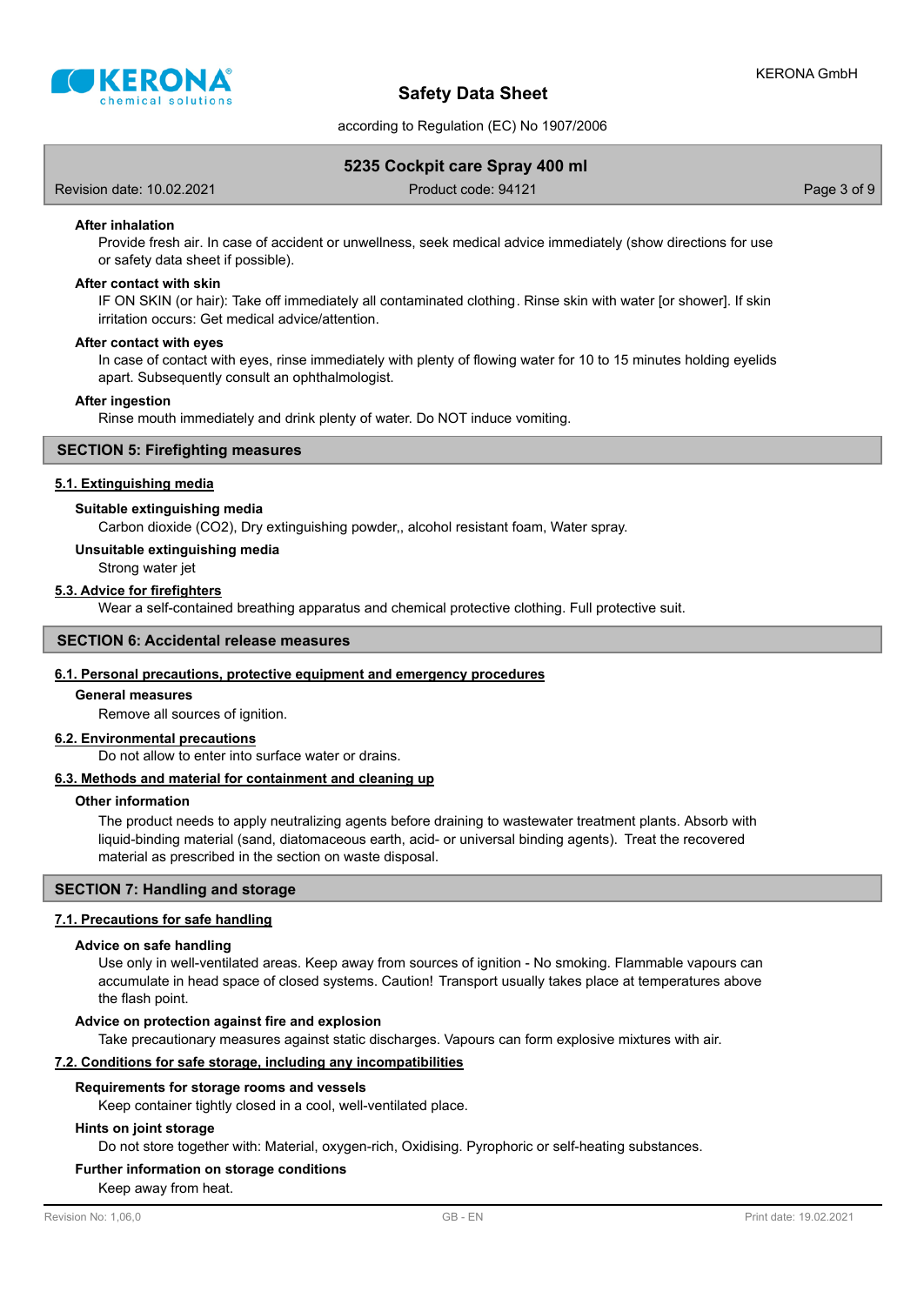

according to Regulation (EC) No 1907/2006

## **5235 Cockpit care Spray 400 ml**

Revision date: 10.02.2021 **Product code: 94121** Product code: 94121 Page 4 of 9

## **SECTION 8: Exposure controls/personal protection**

### **8.1. Control parameters**

### **Exposure limits (EH40)**

| CAS No   | Substance   | ppm  | mq/m <sup>3</sup> | fibres/mll | Category      | Origin     |
|----------|-------------|------|-------------------|------------|---------------|------------|
| 106-97-8 | Butane      | 600l | 1450              |            | TWA (8 h)     | <b>WEL</b> |
|          |             | 750I | <b>1810</b>       |            | STEL (15 min) | <b>WEL</b> |
| 67-63-0  | Propan-2-ol | 400l | 999               |            | TWA (8 h)     | <b>WEL</b> |
|          |             | 500  | <b>1250</b>       |            | STEL (15 min) | <b>WEL</b> |

#### **8.2. Exposure controls**

#### No data available **Appropriate engineering controls**

#### **Protective and hygiene measures**

Remove contaminated, saturated clothing immediately. After work, wash hands and face. When using do not eat or drink.

**Eye/face protection**

Wear eye/face protection.

#### **Hand protection**

Wear protective gloves. Breakthrough times and swelling properties of the material must be taken into consideration. NR (natural rubber, natural latex) > 0,4 mm, Breakthrough time: > 480 min EN ISO 374

#### **Skin protection**

Wear suitable protective clothing.

## **Respiratory protection**

Use suitable breathing apparatus. Observe the wear time limits according GefStoffV in combination with the rules for using respiratory protection apparatus (BGR 190). Use only respiratory protection equipment with CE-symbol including four digit test number.

## **Environmental exposure controls**

Do not allow to enter into surface water or drains.

#### **SECTION 9: Physical and chemical properties**

## **9.1. Information on basic physical and chemical properties**

| Physical state:<br>Colour:                                   | Aerosol<br>colourless |                   |
|--------------------------------------------------------------|-----------------------|-------------------|
| Odour:                                                       | Lemon                 |                   |
| pH-Value:                                                    |                       | > 7               |
| Changes in the physical state                                |                       |                   |
| Melting point:                                               |                       | No data available |
| Boiling point or initial boiling point and<br>boiling range: |                       | -42 $^{\circ}$ C  |
| Lower explosion limits:                                      |                       | $0.6$ vol. $%$    |
| Upper explosion limits:                                      |                       | 15 vol. %         |
| Auto-ignition temperature:                                   |                       | >200 °C           |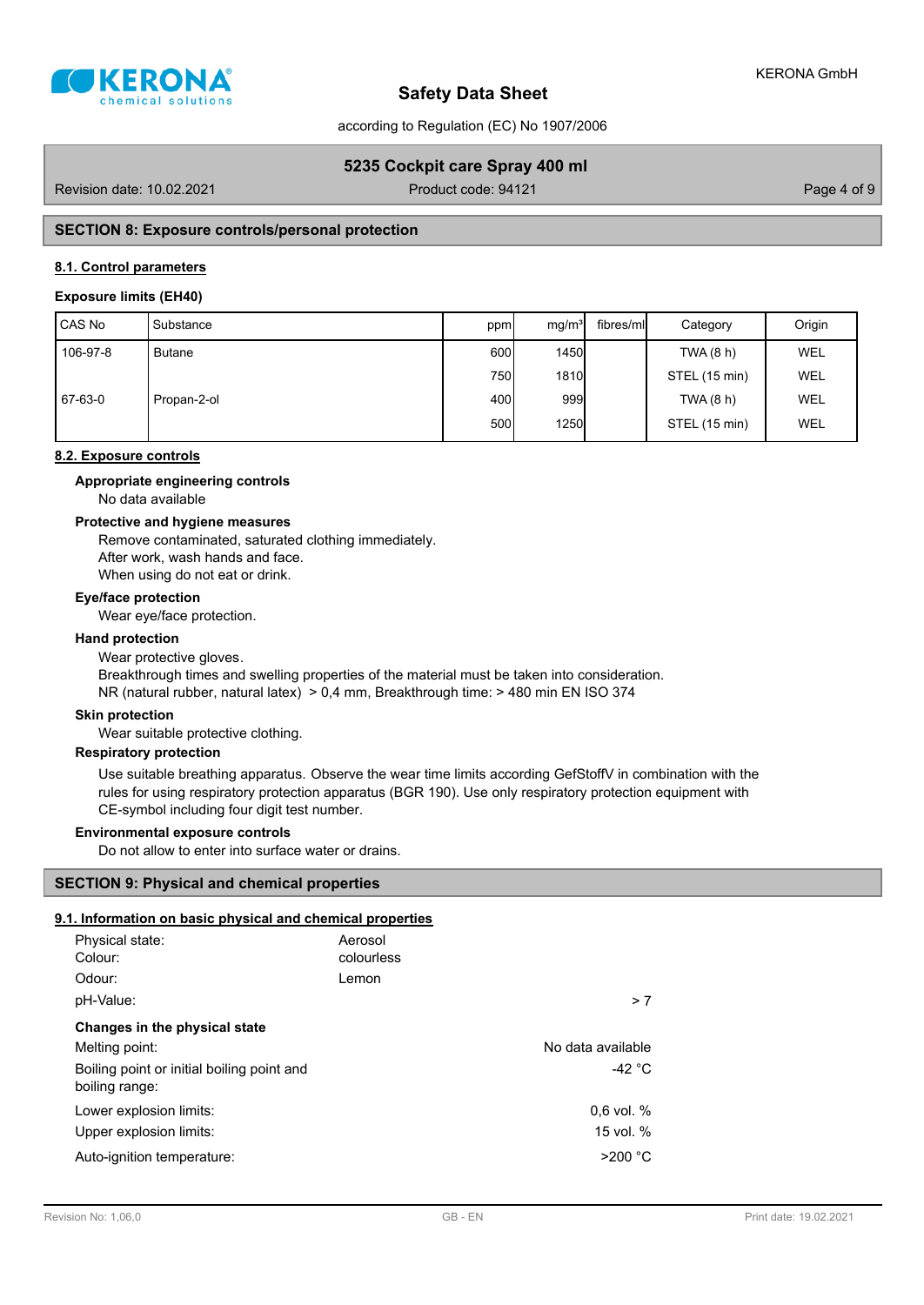

according to Regulation (EC) No 1907/2006

| 5235 Cockpit care Spray 400 ml           |                          |             |
|------------------------------------------|--------------------------|-------------|
| Revision date: 10.02.2021                | Product code: 94121      | Page 5 of 9 |
| Vapour pressure:<br>(at 20 $^{\circ}$ C) | 3800 hPa                 |             |
| Vapour pressure:<br>(at 50 $^{\circ}$ C) | 6800 hPa                 |             |
| Density (at 20 $°C$ ):                   | $0,66$ g/cm <sup>3</sup> |             |
| Water solubility:                        | practically insoluble    |             |

## **SECTION 10: Stability and reactivity**

## **10.2. Chemical stability**

The product is chemically stable under recommended conditions of storage, use and temperature.

#### **10.3. Possibility of hazardous reactions**

Thermal decomposition can lead to the escape of irritating gases and vapours.

## **10.4. Conditions to avoid**

Protect from sunlight. Do not expose to temperatures exceeding 50 °C/122 °F.

#### **10.5. Incompatible materials**

Oxidising agent, strong. Strong acid. Alkali (lye)

## **10.6. Hazardous decomposition products**

Hazardous decomposition products: Carbon dioxide (CO2) Carbon monoxide Nitrogen oxides (NOx)

## **SECTION 11: Toxicological information**

#### **11.1. Information on hazard classes as defined in Regulation (EC) No 1272/2008**

#### **Toxicocinetics, metabolism and distribution**

No data available

#### **Acute toxicity**

Based on available data, the classification criteria are not met.

| CAS No     | Chemical name                                                      |                        |                |               |                  |
|------------|--------------------------------------------------------------------|------------------------|----------------|---------------|------------------|
|            | Exposure route                                                     | IDose                  | <b>Species</b> | <b>Source</b> | Method           |
| 64742-49-0 | Hydrocarbons C6-C7 n-alkanes - isoalkanes - cyclics - <5% n-hexane |                        |                |               |                  |
|            | loral                                                              | LD50<br>>5000<br>mg/kg | Rat            |               | <b>IOECD 401</b> |
|            | dermal                                                             | LD50<br>>2000<br>mg/kg | Rat            |               | <b>IOECD 402</b> |
|            | inhalation (4 h) vapour                                            | LC50<br>$>20$ mg/      | Rat            |               | <b>IOECD 403</b> |

## **Irritation and corrosivity**

Causes skin irritation.

Causes serious eye irritation.

## **Sensitising effects**

Contains Dipentene. May produce an allergic reaction.

## **Carcinogenic/mutagenic/toxic effects for reproduction**

Based on available data, the classification criteria are not met.

#### **STOT-single exposure**

May cause drowsiness or dizziness. (propan-2-ol; Hydrocarbons C6-C7 n-alkanes - isoalkanes - cyclics - <5% n-hexane)

#### **STOT-repeated exposure**

Based on available data, the classification criteria are not met.

#### **Aspiration hazard**

May be fatal if swallowed and enters airways.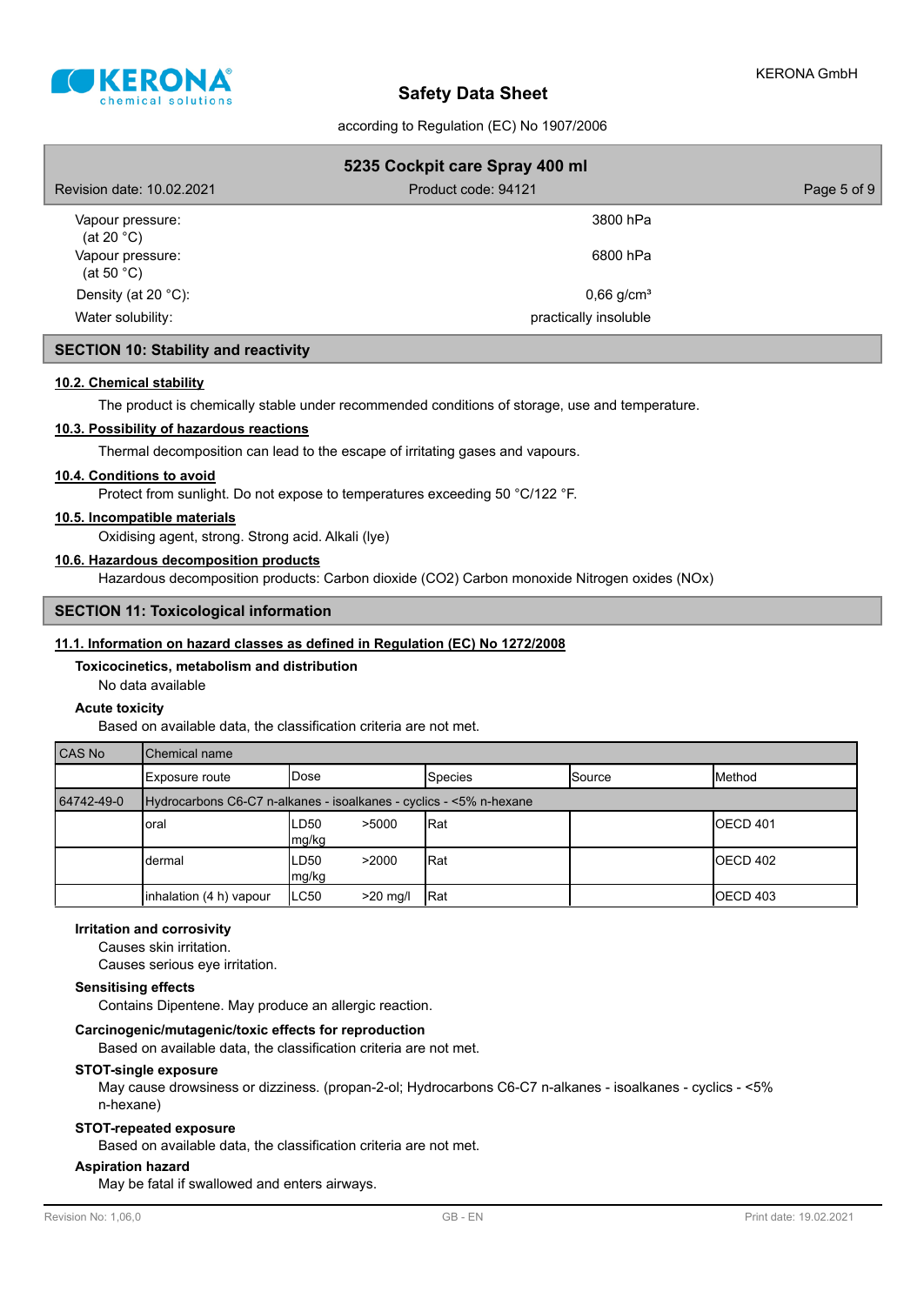

according to Regulation (EC) No 1907/2006

## **5235 Cockpit care Spray 400 ml**

Revision date: 10.02.2021 **Product code: 94121** Product code: 94121 **Page 6 of 9** 

#### **Specific effects in experiment on an animal**

No data available

#### No data available **Additional information on tests**

# **Practical experience**

May be harmful if swallowed, in contact with skin or if inhaled.

## **11.2. Information on other hazards**

**Other information** No data available

#### **SECTION 12: Ecological information**

#### **12.1. Toxicity**

No data available

**12.2. Persistence and degradability**

No data available

## **12.3. Bioaccumulative potential**

No data available

## **12.4. Mobility in soil**

No data available

## **12.5. Results of PBT and vPvB assessment**

No data available

## **12.7. Other adverse effects**

No data available

## **Further information**

The classification was carried out according to the calculation method of the Preparations Directive (1999/45/EC).

## **SECTION 13: Disposal considerations**

## **13.1. Waste treatment methods**

#### **Disposal recommendations**

Dispose of waste according to applicable legislation.

#### **List of Wastes Code - residues/unused products**

160504 WASTES NOT OTHERWISE SPECIFIED IN THE LIST; gases in pressure containers and discarded chemicals; gases in pressure containers (including halons) containing hazardous substances; hazardous waste

#### **List of Wastes Code - used product**

WASTES NOT OTHERWISE SPECIFIED IN THE LIST; gases in pressure containers and discarded chemicals; gases in pressure containers (including halons) containing hazardous substances; hazardous waste 160504

#### **List of Wastes Code - contaminated packaging**

WASTE PACKAGING; ABSORBENTS, WIPING CLOTHS, FILTER MATERIALS AND PROTECTIVE CLOTHING NOT OTHERWISE SPECIFIED; packaging (including separately collected municipal packaging waste); metallic packaging 150104

### **Contaminated packaging**

Water (with cleaning agent). Completely emptied packages can be recycled. Dispose of waste according to applicable legislation.

#### **SECTION 14: Transport information**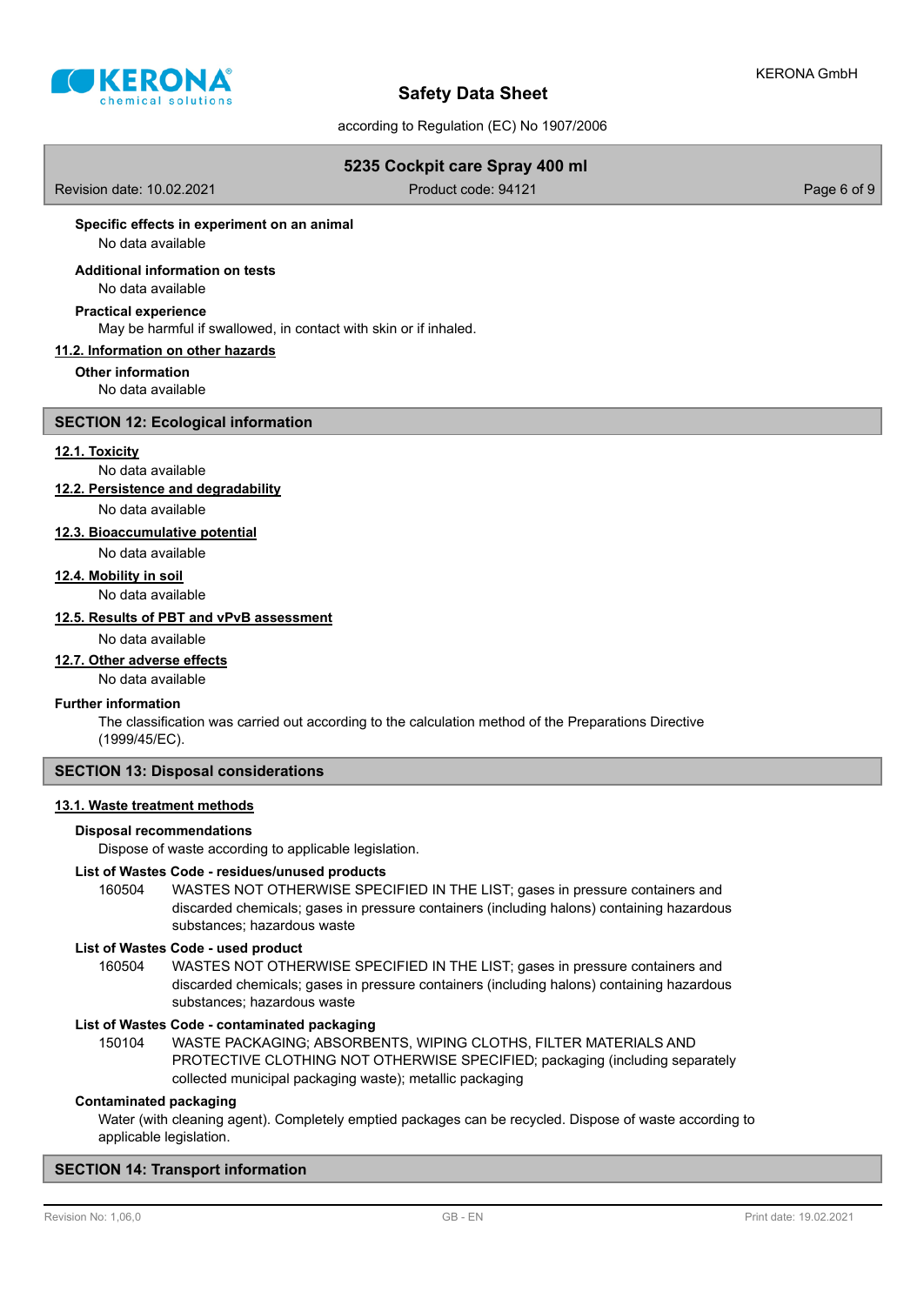

according to Regulation (EC) No 1907/2006

|                                                           | 5235 Cockpit care Spray 400 ml   |             |
|-----------------------------------------------------------|----------------------------------|-------------|
| Revision date: 10.02.2021                                 | Product code: 94121              | Page 7 of 9 |
| Land transport (ADR/RID)                                  |                                  |             |
| 14.1. UN number:                                          | <b>UN 1950</b>                   |             |
| 14.2. UN proper shipping name:                            | <b>AEROSOLS</b>                  |             |
| 14.3. Transport hazard class(es):                         | $\overline{c}$                   |             |
| 14.4. Packing group:                                      |                                  |             |
| Hazard label:                                             | 2.1                              |             |
|                                                           |                                  |             |
|                                                           |                                  |             |
| Classification code:                                      | 5F                               |             |
| <b>Special Provisions:</b>                                | 190 327 344 625                  |             |
| Limited quantity:<br>Excepted quantity:                   | 1 <sub>L</sub><br>E <sub>0</sub> |             |
| Transport category:                                       | $\overline{c}$                   |             |
| Tunnel restriction code:                                  | D                                |             |
| Inland waterways transport (ADN)                          |                                  |             |
| 14.1. UN number:                                          | <b>UN 1950</b>                   |             |
| 14.2. UN proper shipping name:                            | <b>AEROSOLS</b>                  |             |
| 14.3. Transport hazard class(es):                         | 2                                |             |
| 14.4. Packing group:                                      |                                  |             |
| Hazard label:                                             | 2.1                              |             |
|                                                           |                                  |             |
| Classification code:                                      | 5F                               |             |
| <b>Special Provisions:</b>                                | 190 327 344 625                  |             |
| Limited quantity:                                         | 1 <sub>L</sub>                   |             |
| Excepted quantity:                                        | E <sub>0</sub>                   |             |
| <b>Marine transport (IMDG)</b><br>14.1. UN number:        | <b>UN 1950</b>                   |             |
| 14.2. UN proper shipping name:                            | <b>AEROSOLS</b>                  |             |
|                                                           | 2.1                              |             |
| 14.3. Transport hazard class(es):<br>14.4. Packing group: |                                  |             |
| Hazard label:                                             | 2.1                              |             |
|                                                           |                                  |             |
| <b>Special Provisions:</b>                                | 63, 190, 277, 327, 344, 959      |             |
| Limited quantity:                                         | 1000 mL                          |             |
| Excepted quantity:                                        | E <sub>0</sub>                   |             |
| EmS:                                                      | F-D, S-U                         |             |
| Air transport (ICAO-TI/IATA-DGR)                          |                                  |             |
| 14.1. UN number:                                          | <b>UN 1950</b>                   |             |
| 14.2. UN proper shipping name:                            | AEROSOLS, flammable              |             |
| 14.3. Transport hazard class(es):                         | 2.1                              |             |
| 14.4. Packing group:                                      |                                  |             |
| Hazard label:                                             | 2.1                              |             |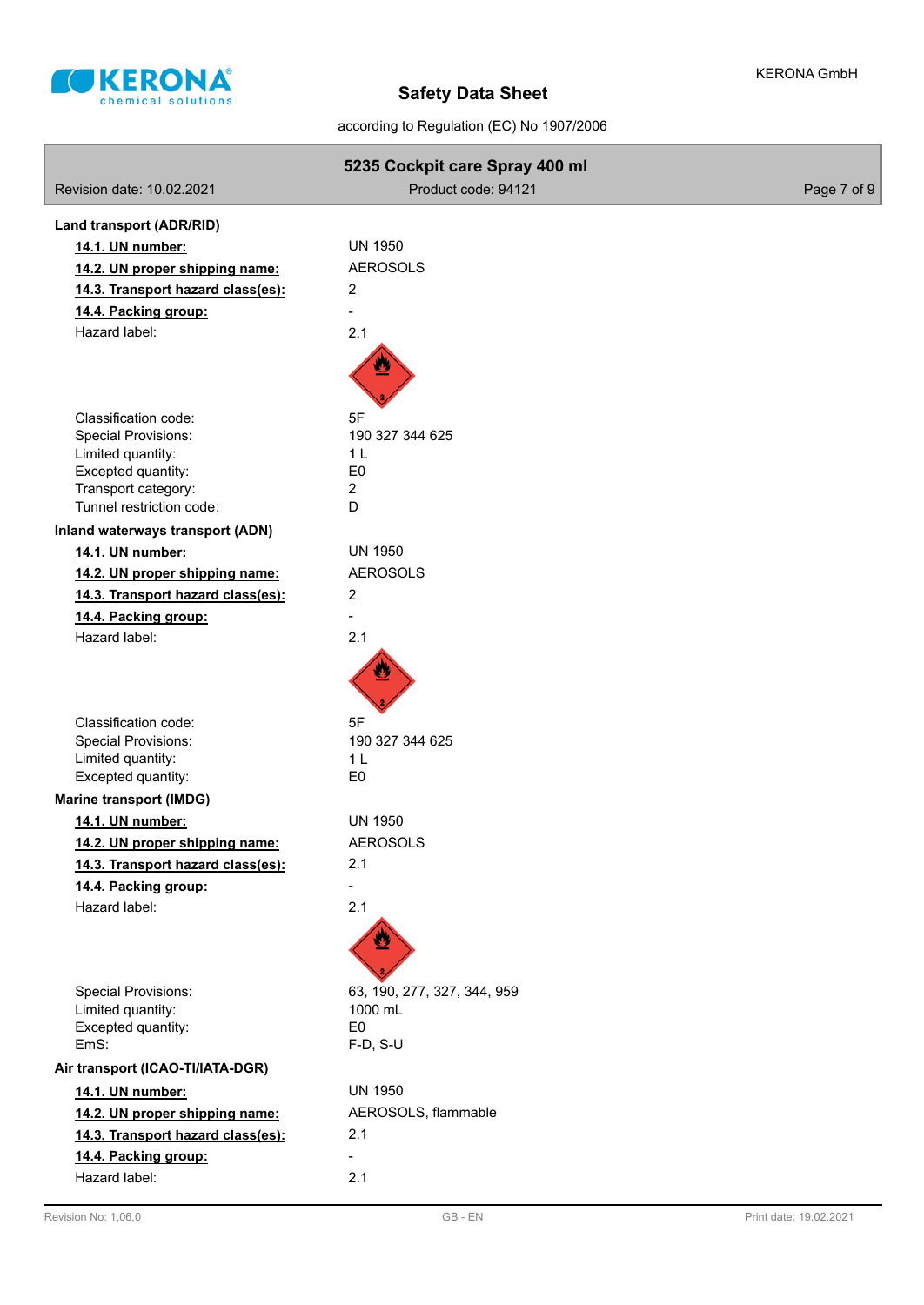

according to Regulation (EC) No 1907/2006

| Revision date: 10.02.2021                                                                                                                                                     | 5235 Cockpit care Spray 400 ml          | Product code: 94121 | Page 8 of 9 |
|-------------------------------------------------------------------------------------------------------------------------------------------------------------------------------|-----------------------------------------|---------------------|-------------|
| <b>Special Provisions:</b><br>Limited quantity Passenger:<br>Passenger LQ:<br>Excepted quantity:<br>IATA-packing instructions - Passenger:<br>IATA-max. quantity - Passenger: | A145 A167 A802<br>30 kg G<br>Y203<br>E0 | 203<br>75 kg        |             |
| IATA-packing instructions - Cargo:<br>IATA-max. quantity - Cargo:                                                                                                             |                                         | 203<br>150 kg       |             |
| 14.5. Environmental hazards                                                                                                                                                   |                                         |                     |             |
| ENVIRONMENTALLY HAZARDOUS:                                                                                                                                                    | Yes                                     |                     |             |

## **SECTION 15: Regulatory information**

## **15.1. Safety, health and environmental regulations/legislation specific for the substance or mixture**

| EU regulatory information                |       |
|------------------------------------------|-------|
| Restrictions on use (REACH, annex XVII): |       |
| Entry 3, Entry 29                        |       |
| 2010/75/EU (VOC):                        | 96.4% |
| National regulatory information          |       |
|                                          |       |

Water hazard class (D): <br>2 - obviously hazardous to water

## **15.2. Chemical safety assessment**

Chemical safety assessments for substances in this mixture were not carried out.

## **SECTION 16: Other information**

## **Classification for mixtures and used evaluation method according to Regulation (EC) No. 1272/2008 [CLP]**

| Classification          | Classification procedure      |
|-------------------------|-------------------------------|
| Aerosol 1; H222-H229    | On basis of test data         |
| Asp. Tox. 1; H304       | Calculation method            |
| Skin Irrit. 2: H315     | Bridging principle "Aerosols" |
| Eye Irrit. 2; H319      | Bridging principle "Aerosols" |
| STOT SE 3: H336         | Bridging principle "Aerosols" |
| Aquatic Chronic 2: H411 | Calculation method            |

#### **Relevant H and EUH statements (number and full text)**

| H <sub>222</sub> | Extremely flammable aerosol.                  |
|------------------|-----------------------------------------------|
| H <sub>225</sub> | Highly flammable liquid and vapour.           |
| H <sub>226</sub> | Flammable liquid and vapour.                  |
| H <sub>229</sub> | Pressurised container: May burst if heated.   |
| H304             | May be fatal if swallowed and enters airways. |
| H315             | Causes skin irritation.                       |
| H317             | May cause an allergic skin reaction.          |
| H319             | Causes serious eye irritation.                |
| H336             | May cause drowsiness or dizziness.            |